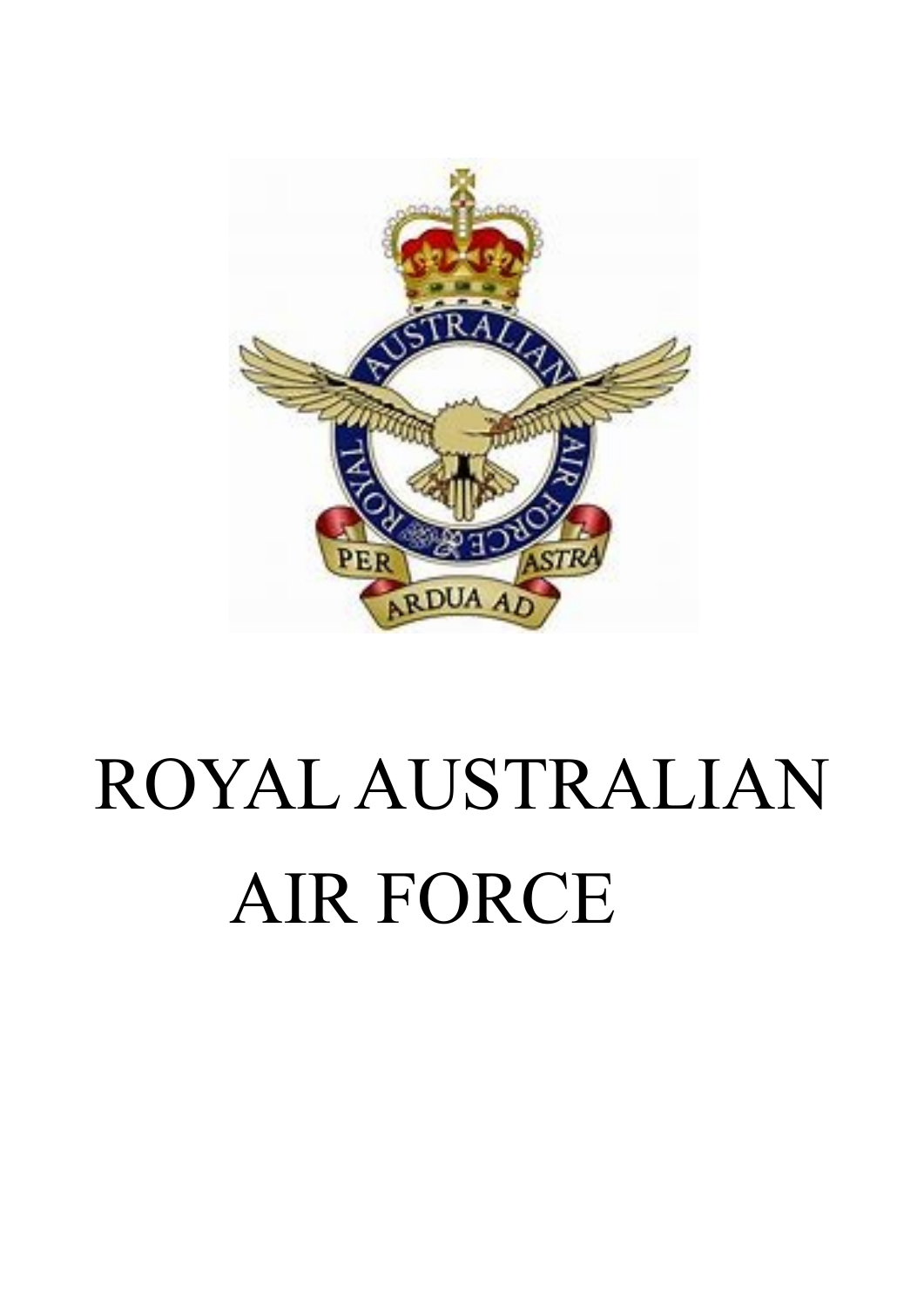# **ROYAL AUSTRALIAN AIR FORCE (RAAF) INVOLVEMENT WITH THE ROYAL MELBOURNE INSTITUTE OF TECHNOLOGY (RMIT) UNIVERSITY**

The RAAF has had a very long and productive association with Melbourne Technical College, Royal Melbourne Technical College and RMIT University. The following recognises these collaborations.

### **1939 to 1945 - World War 2**

The Melbourne Technical College (MTC) made a significant contribution to Australia's war efforts by training some 20,000 service men and women (approximately one-sixth of all trained in Australia) - mainly RAAF personnel in Radio Communications, and also Aircraft Fitters and Electricians. (1)

These personnel were housed at several locations turned over to the war effort, including the Royal Exhibition Building in Carlton and the Showgrounds at Ascot Vale. After graduation, personnel were assigned to RAAF bases in Australia and overseas or they participated in further training, e.g. in such as radar technology. The Melbourne Technical College Radio School was the leading National educator.

#### **1948 to 1975 - RAAF Radio Apprentices**

In 1948 the RAAF established an Apprenticeship Scheme, with apprentices at the RAAF Ground Training School at Wagga New South Wales and at the RAAF Radio Apprentice School at "Frognall" Mount Albert Road, Camberwell, Victoria.



RAAF Radio Apprentices attended the Melbourne Technical College , later becoming the Royal Melbourne Technical College, for their academic tuition towards Associate Diplomas, followed by practical training at RAAF units at Ballarat and later at Laverton, Victoria. Through the Melbourne Technical College, which in 1954 became the Royal Melbourne Technical College and then in 1960 the Royal Melbourne Institute of Technology , some 655 RAAF Radio Apprentices graduated mainly from the Radio School. This was a significant contribution to the overall RAAF technical support capability with many graduates going on to complete higher level engineering education RMIT . Education for RAAF Radio Apprentices finished at RMIT in 1975 with all training then conducted at the RAAF Radio School at Laverton.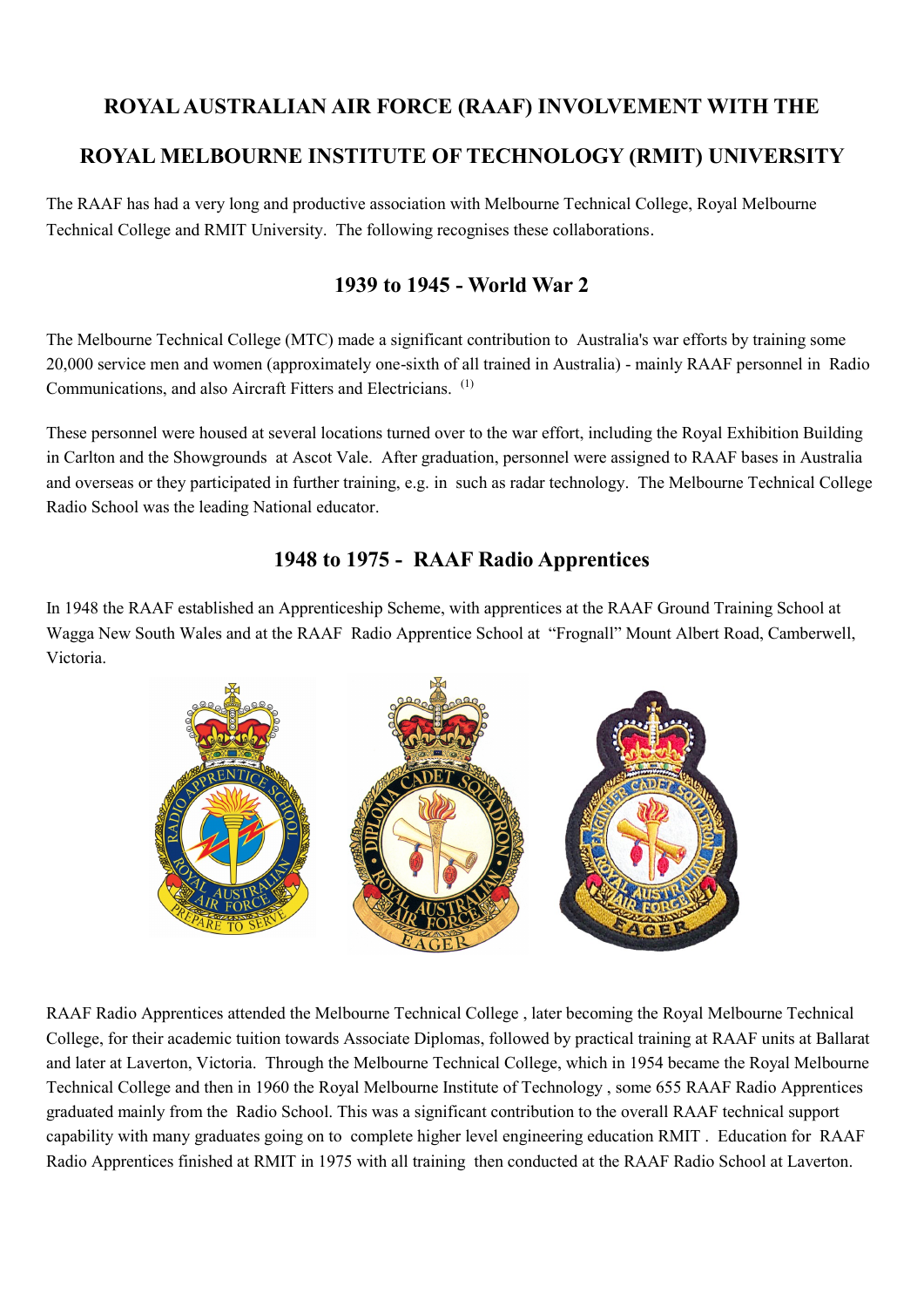## **1948 to 1961– Radio, Communications, Mechanical and Electrical Engineering**

Many RAAF personnel, having mainly graduated from the RAAF Radio Apprentice scheme, were commissioned into the Diploma Cadet Squadron and studied Radio and Communication Engineering at RMIT. Those completing Engineering Diplomas were commissioned in the RAAF Engineer Branch as Radio and Communications specialist Engineers.

RMIT's School of Radio and Communications Engineering was the lead national faculty in this enterprise. <sup>(2)</sup>

Another 40 RAAF personnel based at Laverton and mainly graduates of the RAAF Technical Apprentice Scheme, were commissioned into the Diploma Cadet Squadron and undertook studies in the faculties of Mechanical and Electrical Engineering, which significantly added to RAAF Engineering capability.

Those completing RMIT's Associate Diplomas were commissioned in the RAAF Engineer Branch as Radio, Aeronautical, Electrical and Instrument specialist engineers, and achieved qualifying entry for the Institution of Engineers Australia (IE Aust).

### **1961 to 1985 - Expansion of Education for Engineering and Business Studies Personnel**

This period saw a significant expansion of the collaboration of RMIT in the academic education of some 700 RAAF personnel in the disciplines of Aeronautical, Communication, and Mechanical Engineering and in Business Studies. These personnel were home based at the RAAF's Diploma Cadet Squadron (DCS), later becoming the Engineer Cadet Squadron (ECS) at Frognall, Camberwell. Some of these personnel included graduates from the RAAF Technical and Radio Apprentice schemes, with the majority being direct entry to the DCS and later the ECS .The RAAF occupied Frognall Mansion from 1941, with the establishment of the Wireless/Telegraphy Shadow Station, then the RAAF Telecommunications Unit after 1945.

Those completing the RMIT Associate Diplomas, and from 1973, the Degree Courses, in Chemical, Communications, Mechanical, Electrical and Aeronautical Engineering and Business Studies were commissioned into the RAAF Engineer Branch as Aeronautical, Electrical, Radio and Instrument Specialist Engineers and in the RAAF Equipment Supply Branch .

The RMIT Engineering Schools of Aeronautical, Chemical, Radio and Communications, Electronics and Electrical, and Mechanical, and the RMIT Business Studies were the key RMIT academic centres of excellence. Also, RMIT lecturers conducted subject matter tutorials at Frognall for the RAAF Cadets. The RMIT involvement was highly significant to the development and enhancement of Engineering and Management capabilities in the RAAF.

#### **1985 to 1992 and After Frognall**.

The scheme which provided the RAAF with Graduate Engineer and General Officers for 25 years closed on 12 December 1985, with the closure of Frognall. From its beginnings in February 1961 as 'Detachment A' of the Radio Apprentice School, then the Diploma Cadet Squadron (DCS) from 1962, and the Engineer Cadet Squadron (ECS) from 1976, the Frognall unit administered Officer Cadets who were studying for Engineering Diplomas and Degrees at the Royal Melbourne Institute of Technology.

With the closure of the ECS, future intakes of RAAF engineer students attended the new Australian Defence Force Academy (ADFA) in Canberra. Those RAAF personnel still studying at RMIT when the ECS squadron disbanded with the establishment of ADFA in Canberra in 1985 were attached to the RAAF Base Point Cook .